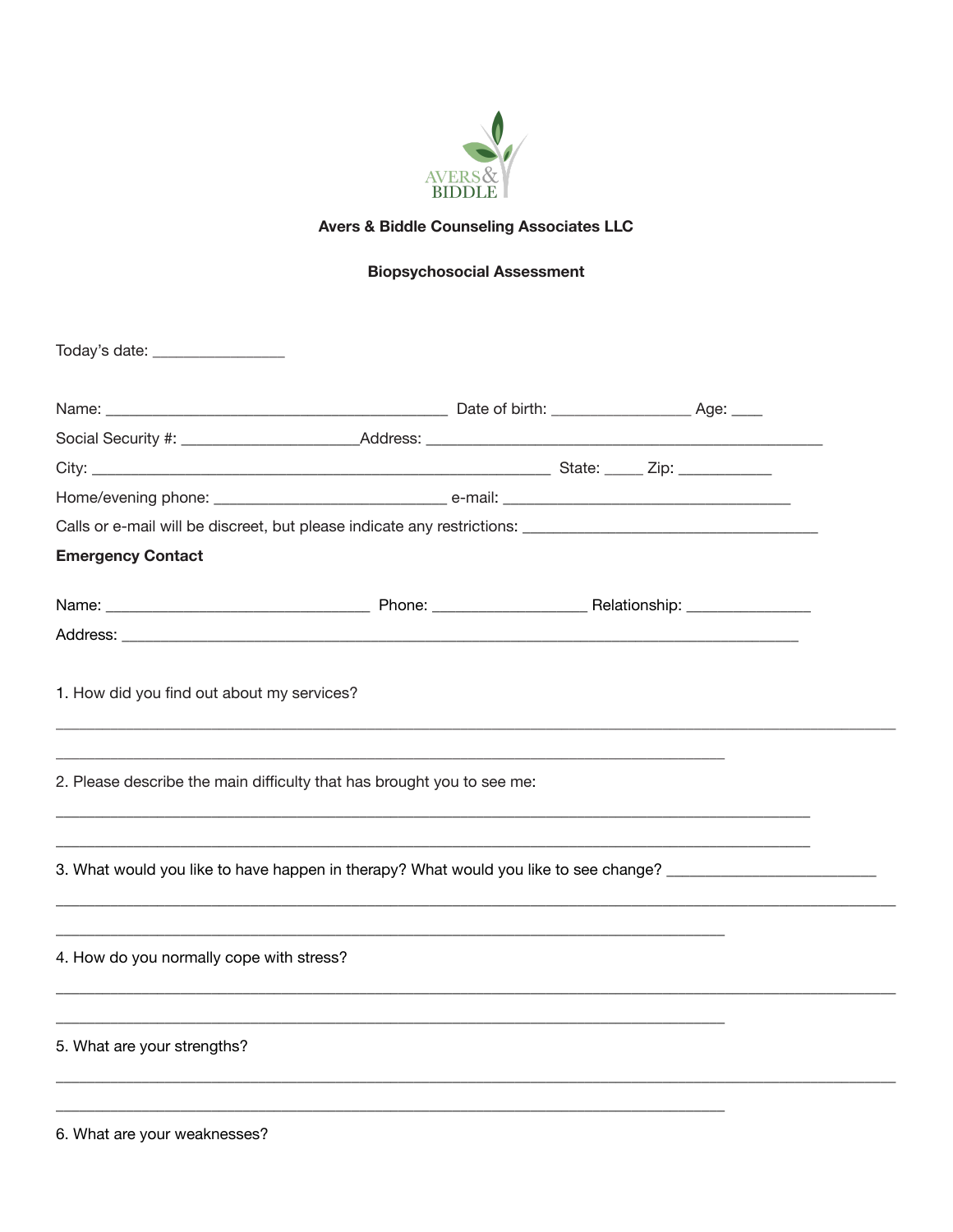7. Is there anything you would like me to know about your values, culture, or spiritual beliefs?

 $\_$  , and the set of the set of the set of the set of the set of the set of the set of the set of the set of the set of the set of the set of the set of the set of the set of the set of the set of the set of the set of th

 $\_$  , and the set of the set of the set of the set of the set of the set of the set of the set of the set of the set of the set of the set of the set of the set of the set of the set of the set of the set of the set of th

8. Have you had therapy in the past and if so please describe your experience (what was helpful, what you didn't like, etc.):

\_\_\_\_\_\_\_\_\_\_\_\_\_\_\_\_\_\_\_\_\_\_\_\_\_\_\_\_\_\_\_\_\_\_\_\_\_\_\_\_\_\_\_\_\_\_\_\_\_\_\_\_\_\_\_\_\_\_\_\_\_\_\_\_\_\_\_\_\_\_\_\_\_\_\_\_\_\_\_\_\_\_\_\_\_\_\_\_\_\_\_\_\_\_\_\_\_\_\_\_\_\_\_\_\_\_\_\_ \_\_\_\_\_\_\_\_\_\_\_\_\_\_\_\_\_\_\_\_\_\_\_\_\_\_\_\_\_\_\_\_\_\_\_\_\_\_\_\_\_\_\_\_\_\_\_\_\_\_\_\_\_\_\_\_\_\_\_\_\_\_\_\_\_\_\_\_\_\_\_\_\_\_\_\_\_\_\_\_\_\_\_\_\_\_\_\_\_\_\_\_\_\_\_\_\_\_\_\_\_\_\_\_\_\_\_\_

\_\_\_\_\_\_\_\_\_\_\_\_\_\_\_\_\_\_\_\_\_\_\_\_\_\_\_\_\_\_\_\_\_\_\_\_\_\_\_\_\_\_\_\_\_\_\_\_\_\_\_\_\_\_\_\_\_\_\_\_\_\_\_\_\_\_\_\_\_\_\_\_\_\_\_\_\_\_\_\_\_\_\_\_\_\_\_\_\_\_\_\_\_\_\_\_\_\_\_\_\_\_\_\_\_\_\_\_

\_\_\_\_\_\_\_\_\_\_\_\_\_\_\_\_\_\_\_\_\_\_\_\_\_\_\_\_\_\_\_\_\_\_\_\_\_\_\_\_\_\_\_\_\_\_\_\_\_\_\_\_\_\_\_\_\_\_\_\_\_\_\_\_\_\_\_\_\_\_\_\_\_\_\_\_\_\_\_\_\_\_\_\_\_\_\_\_\_\_\_\_\_\_\_\_\_\_\_\_\_\_\_\_\_\_\_\_

Please check each symptom you have experienced in the past or are currently experiencing:

 $\overline{\phantom{a}}$  , and the set of the set of the set of the set of the set of the set of the set of the set of the set of the set of the set of the set of the set of the set of the set of the set of the set of the set of the s

| Symptom                    | <b>Present</b> | Past | Symptom                    | <b>Present</b> | Past |
|----------------------------|----------------|------|----------------------------|----------------|------|
| <b>Generalized Anxiety</b> |                |      | Obsessions/Compulsion      |                |      |
|                            |                |      | s                          |                |      |
| Depression                 |                |      | Phobias                    |                |      |
| <b>Panic Attacks</b>       |                |      | <b>Suicidal Thoughts</b>   |                |      |
| Sleep Disturbance          |                |      | <b>Suicide Attempts</b>    |                |      |
| Fatigue/Low Energy         |                |      | Self-Harm (cutting,        |                |      |
|                            |                |      | burning, etc.)             |                |      |
| Poor Concentration         |                |      | Poor Appetite/Weight       |                |      |
|                            |                |      | Loss                       |                |      |
| Mood Swings                |                |      | Thoughts of hurting        |                |      |
|                            |                |      | others                     |                |      |
| Agitation/Irritability     |                |      | <b>Physical Violence</b>   |                |      |
| Weight Gain/Overeating     |                |      | Hearing/Seeing things      |                |      |
| Feeling like I'm being     |                |      | Sexual Dysfunction         |                |      |
| watched                    |                |      |                            |                |      |
| Grief/Loss                 |                |      | Social Isolation           |                |      |
| Hyperactivity              |                |      | Somatic Complaints         |                |      |
| <b>Excessive Guilt</b>     |                |      | <b>Dissociative States</b> |                |      |
| Flashbacks                 |                |      | Nightmares                 |                |      |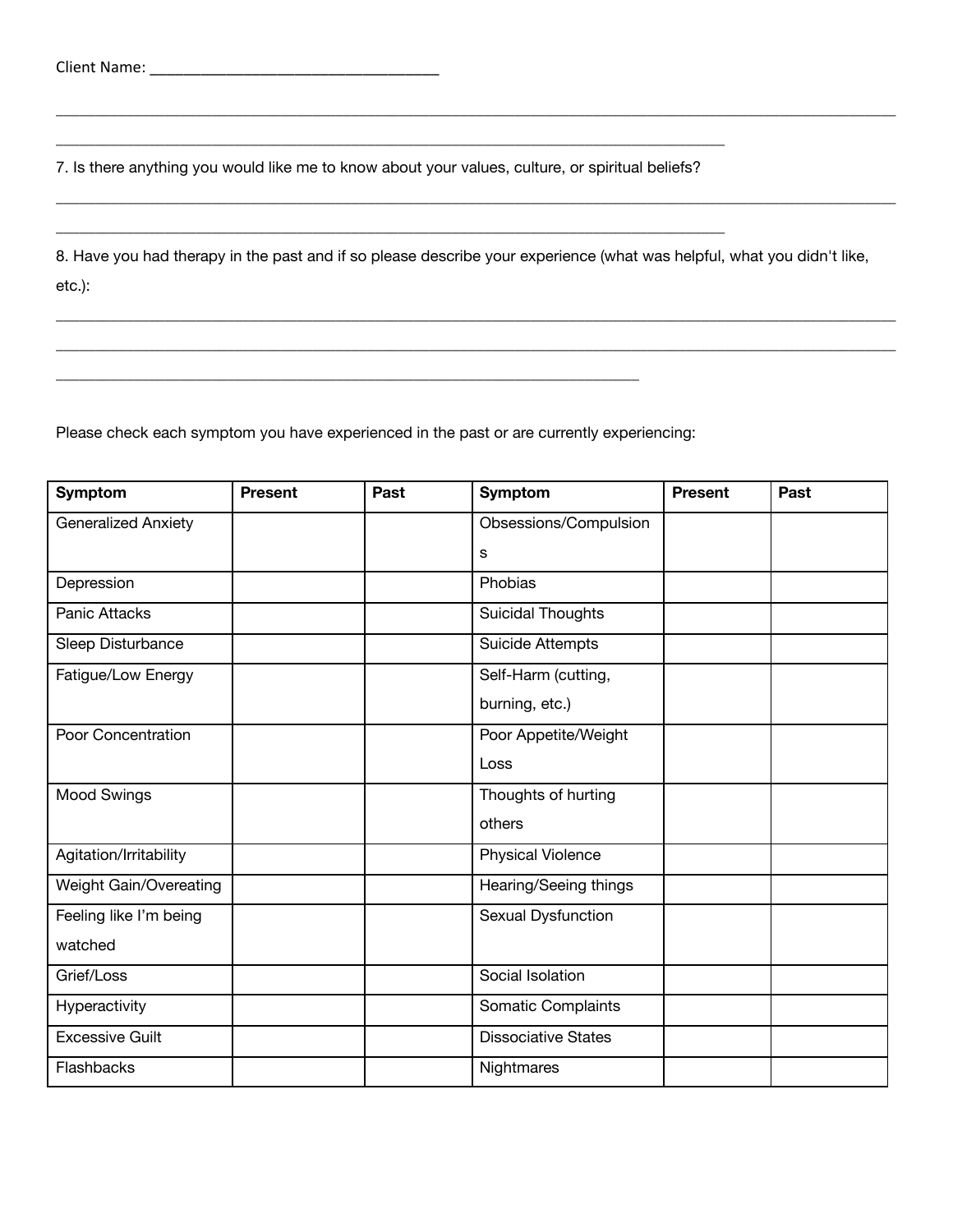### Medical and Psychiatric History

1. Have you ever received psychological, psychiatric, drug or alcohol treatment, or counseling services before? ❑ No ❑ Yes If yes, please indicate:

| When?                          | From whom?                                          | For what?                                                                                                               |  |
|--------------------------------|-----------------------------------------------------|-------------------------------------------------------------------------------------------------------------------------|--|
|                                |                                                     |                                                                                                                         |  |
|                                |                                                     |                                                                                                                         |  |
|                                |                                                     |                                                                                                                         |  |
|                                |                                                     | 2. Have you ever taken medications for psychiatric or emotional problems? $\Box$ No $\Box$ Yes If yes, please indicate: |  |
|                                |                                                     | When? From whom? Which medications? For what? With what results?                                                        |  |
|                                |                                                     |                                                                                                                         |  |
|                                |                                                     |                                                                                                                         |  |
|                                |                                                     |                                                                                                                         |  |
|                                |                                                     |                                                                                                                         |  |
|                                |                                                     |                                                                                                                         |  |
|                                |                                                     |                                                                                                                         |  |
|                                |                                                     |                                                                                                                         |  |
|                                | 6. From whom or where do you get your medical care? |                                                                                                                         |  |
|                                |                                                     |                                                                                                                         |  |
| $\Box$ Yes $\Box$ No           |                                                     | May I contact your medical doctor so that he or she can be fully informed and we can coordinate your treatment?         |  |
|                                | <b>Relationships in Your Family Of Origin</b>       |                                                                                                                         |  |
| Please describe the following: |                                                     |                                                                                                                         |  |
|                                |                                                     |                                                                                                                         |  |
|                                |                                                     |                                                                                                                         |  |
|                                |                                                     |                                                                                                                         |  |
|                                |                                                     |                                                                                                                         |  |

 $\_$  ,  $\_$  ,  $\_$  ,  $\_$  ,  $\_$  ,  $\_$  ,  $\_$  ,  $\_$  ,  $\_$  ,  $\_$  ,  $\_$  ,  $\_$  ,  $\_$  ,  $\_$  ,  $\_$  ,  $\_$  ,  $\_$  ,  $\_$  ,  $\_$  ,  $\_$  ,  $\_$  ,  $\_$  ,  $\_$  ,  $\_$  ,  $\_$  ,  $\_$  ,  $\_$  ,  $\_$  ,  $\_$  ,  $\_$  ,  $\_$  ,  $\_$  ,  $\_$  ,  $\_$  ,  $\_$  ,  $\_$  ,  $\_$  ,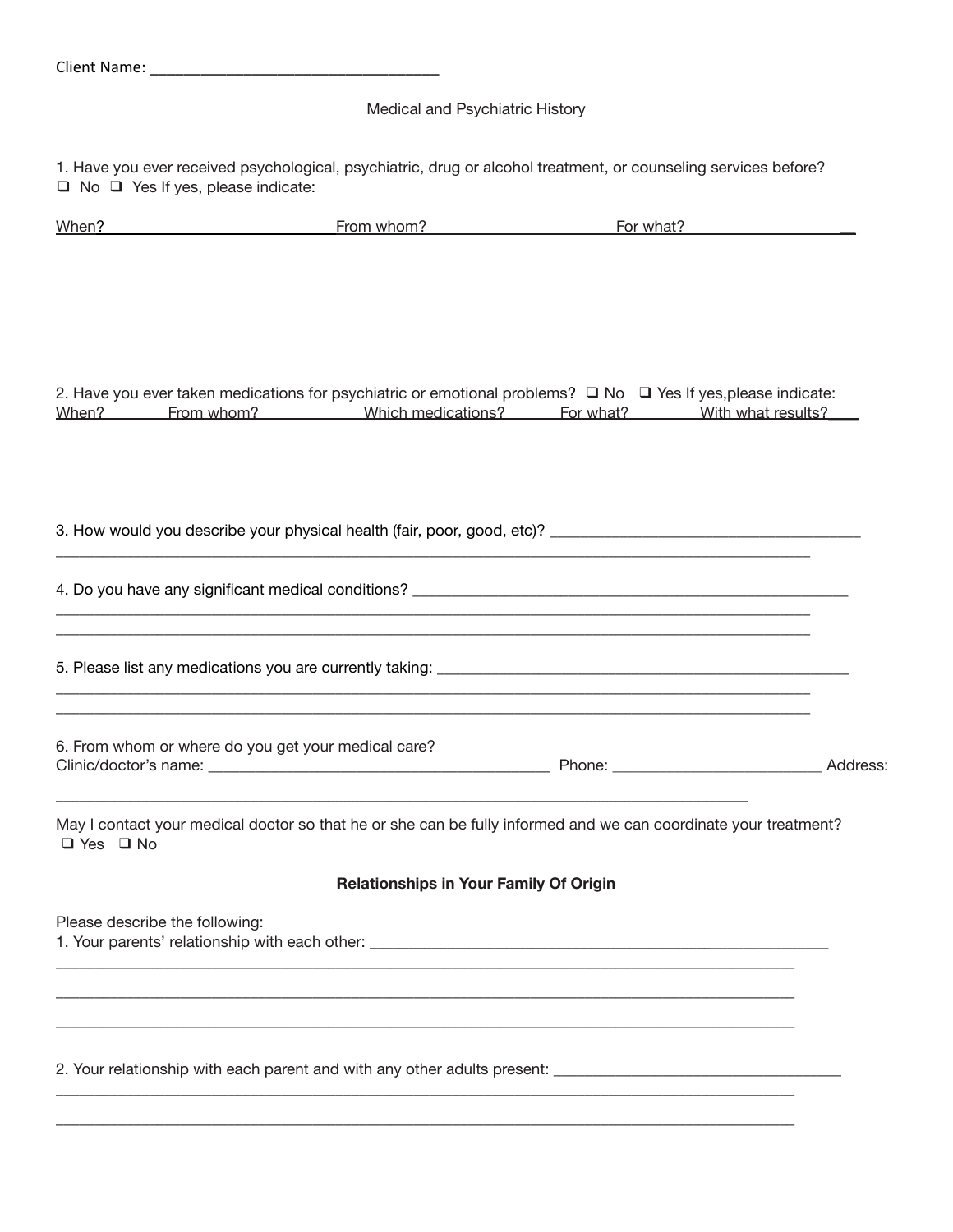| 3. Your parents' medical problems, drug or alcohol use, and mental or emotional difficulties: ________________                                      |  |
|-----------------------------------------------------------------------------------------------------------------------------------------------------|--|
|                                                                                                                                                     |  |
| <b>Present relationships</b><br>1. Please list all members currently living in the home and your relationship with them (mom, sister, friend, etc): |  |
|                                                                                                                                                     |  |
|                                                                                                                                                     |  |
| 4. What relationships are important to you?                                                                                                         |  |
| Abuse history:                                                                                                                                      |  |
| 1. Is there any history of physical, emotional or sexual abuse?                                                                                     |  |

#### 2. When did this occur?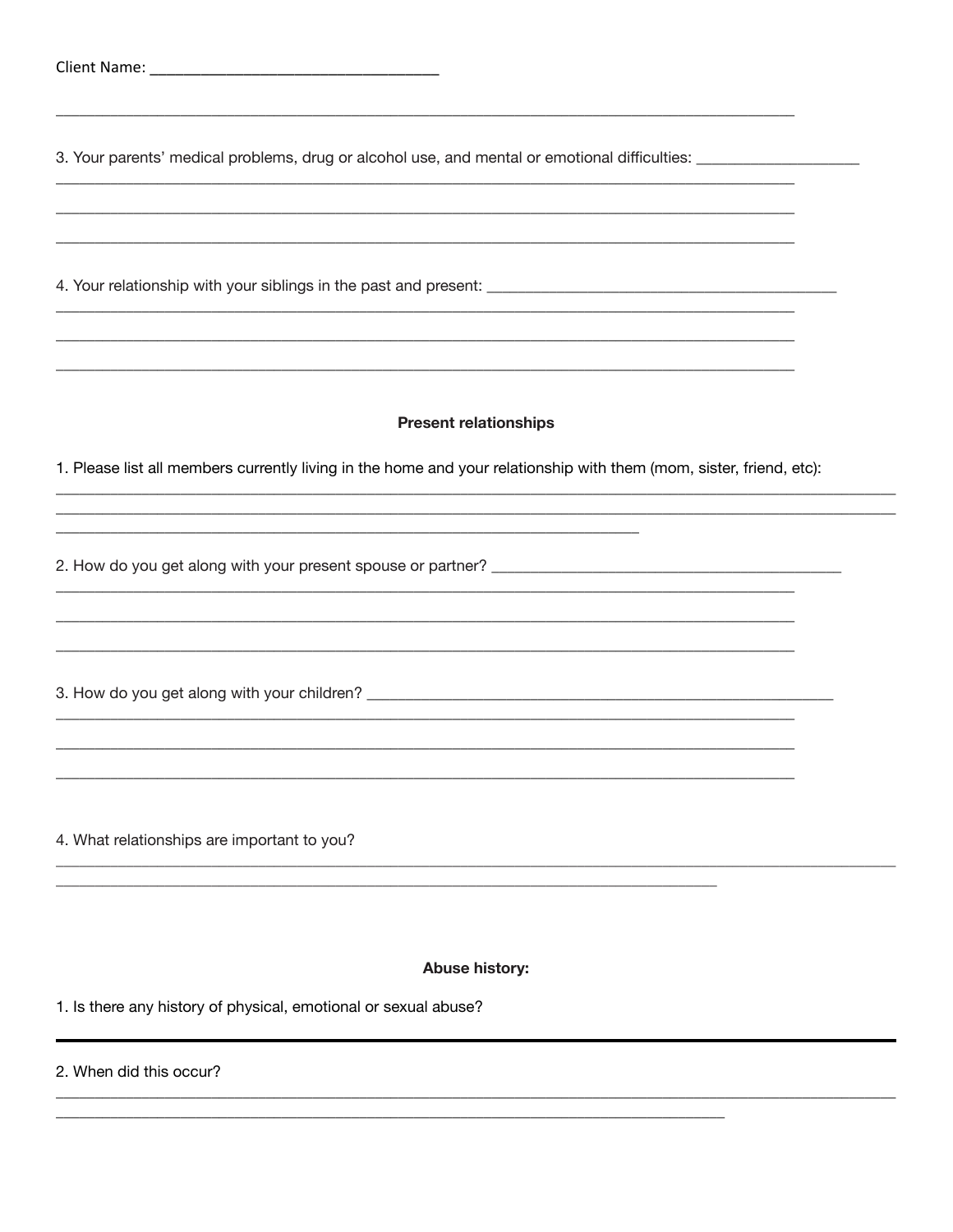Client Name: \_\_\_\_\_\_\_\_\_\_\_\_\_\_\_\_\_\_\_\_\_\_\_\_\_\_\_\_\_\_\_\_\_\_

3. Has it been reported? To whom and when?

\_\_\_\_\_\_\_\_\_\_\_\_\_\_\_\_\_\_\_\_\_\_\_\_\_\_\_\_\_\_\_\_\_\_\_\_\_\_\_\_\_\_\_\_\_\_\_\_\_\_\_\_\_\_\_\_\_\_\_\_\_\_\_\_\_\_\_\_\_\_\_\_\_\_\_\_\_\_\_\_\_\_\_\_\_\_

4. Have you witnessed any family violence?

\_\_\_\_\_\_\_\_\_\_\_\_\_\_\_\_\_\_\_\_\_\_\_\_\_\_\_\_\_\_\_\_\_\_\_\_\_\_\_\_\_\_\_\_\_\_\_\_\_\_\_\_\_\_\_\_\_\_\_\_\_\_\_\_\_\_\_\_\_\_\_\_\_\_\_\_\_\_\_\_\_\_\_\_\_\_\_\_\_\_\_\_\_\_\_\_\_\_\_\_\_\_\_\_\_\_\_\_

5. Have you ever abused anyone?

6. Do you feel safe in your current living situation?

#### **Chemical use**

\_\_\_\_\_\_\_\_\_\_\_\_\_\_\_\_\_\_\_\_\_\_\_\_\_\_\_\_\_\_\_\_\_\_\_\_\_\_\_\_\_\_\_\_\_\_\_\_\_\_\_\_\_\_\_\_\_\_\_\_\_\_\_\_\_\_\_\_\_\_\_\_\_\_\_\_\_\_\_\_\_\_\_\_\_\_\_\_\_\_\_\_\_\_\_\_\_\_\_\_\_\_\_\_\_\_\_\_

\_\_\_\_\_\_\_\_\_\_\_\_\_\_\_\_\_\_\_\_\_\_\_\_\_\_\_\_\_\_\_\_\_\_\_\_\_\_\_\_\_\_\_\_\_\_\_\_\_\_\_\_\_\_\_\_\_\_\_\_\_\_\_\_\_\_\_\_\_\_\_\_\_\_\_\_\_\_\_\_\_\_\_\_\_\_\_\_\_\_\_\_\_\_\_\_\_\_\_\_\_\_\_\_\_\_\_\_

\_\_\_\_\_\_\_\_\_\_\_\_\_\_\_\_\_\_\_\_\_\_\_\_\_\_\_\_\_\_\_\_\_\_\_\_\_\_\_\_\_\_\_\_\_\_\_\_\_\_\_\_\_\_\_\_\_\_\_\_\_\_\_\_\_\_\_\_\_\_\_\_\_\_\_\_\_\_\_\_\_\_\_\_\_\_\_\_\_\_\_\_\_\_\_\_\_\_\_\_\_\_\_\_\_\_\_\_

 $\mathcal{L}_\mathcal{L} = \mathcal{L}_\mathcal{L} = \mathcal{L}_\mathcal{L} = \mathcal{L}_\mathcal{L} = \mathcal{L}_\mathcal{L} = \mathcal{L}_\mathcal{L} = \mathcal{L}_\mathcal{L} = \mathcal{L}_\mathcal{L} = \mathcal{L}_\mathcal{L} = \mathcal{L}_\mathcal{L} = \mathcal{L}_\mathcal{L} = \mathcal{L}_\mathcal{L} = \mathcal{L}_\mathcal{L} = \mathcal{L}_\mathcal{L} = \mathcal{L}_\mathcal{L} = \mathcal{L}_\mathcal{L} = \mathcal{L}_\mathcal{L}$ 

\_\_\_\_\_\_\_\_\_\_\_\_\_\_\_\_\_\_\_\_\_\_\_\_\_\_\_\_\_\_\_\_\_\_\_\_\_\_\_\_\_\_\_\_\_\_\_\_\_\_\_\_\_\_\_\_\_\_\_\_\_\_\_\_\_\_\_\_\_\_\_\_\_\_\_\_\_\_\_\_\_\_\_\_\_\_

| 3. Have you ever felt the need to cut down on your drinking? $\Box$ No $\Box$ Yes                                             |
|-------------------------------------------------------------------------------------------------------------------------------|
| 4. Have you ever felt annoyed by criticism of your drinking? $\Box$ No $\Box$ Yes                                             |
| 5. Have you ever felt guilty about your drinking? $\Box$ No $\Box$ Yes                                                        |
| 6. Have you ever felt the need to have a drink first thing in the morning? $\Box$ No $\Box$ Yes                               |
| 7. How much beer, wine, or hard liquor do you consume each week, on the average? ___________________                          |
| 8. Are there times when you drink to unconsciousness, or run out of money as a result of drinking? $\Box$ No $\Box$ Yes       |
| 9. Have you ever used inhalants ("huffing"), such as glue, gasoline, or paint thinner? $\Box$ No $\Box$ Yes If yes, which and |
|                                                                                                                               |
| Which drugs (not medications prescribed for you) have you used in the last 10 years?                                          |
|                                                                                                                               |
|                                                                                                                               |
| Please provide details about your use of these drugs, such as amounts, how often you used them, their effects, etc.:          |

**Legal history**

\_\_\_\_\_\_\_\_\_\_\_\_\_\_\_\_\_\_\_\_\_\_\_\_\_\_\_\_\_\_\_\_\_\_\_\_\_\_\_\_\_\_\_\_\_\_\_\_\_\_\_\_\_\_\_\_\_\_\_\_\_\_\_\_\_\_\_\_\_\_\_\_\_\_\_\_\_\_\_\_\_\_\_\_\_\_\_\_\_\_\_\_\_\_\_

\_\_\_\_\_\_\_\_\_\_\_\_\_\_\_\_\_\_\_\_\_\_\_\_\_\_\_\_\_\_\_\_\_\_\_\_\_\_\_\_\_\_\_\_\_\_\_\_\_\_\_\_\_\_\_\_\_\_\_\_\_\_\_\_\_\_\_\_\_\_\_\_\_\_\_\_\_\_\_\_\_\_\_\_\_\_\_\_\_\_\_\_\_\_\_\_\_\_\_\_\_\_\_\_\_\_\_\_ \_\_\_\_\_\_\_\_\_\_\_\_\_\_\_\_\_\_\_\_\_\_\_\_\_\_\_\_\_\_\_\_\_\_\_\_\_\_\_\_\_\_\_\_\_\_\_\_\_\_\_\_\_\_\_\_\_\_\_\_\_\_\_\_\_\_\_\_\_\_\_\_\_\_\_\_\_\_\_\_\_\_\_\_\_\_\_\_\_\_\_\_\_\_\_\_\_\_\_\_\_\_\_\_\_\_\_\_

1. Are you presently suing anyone or thinking of suing anyone? ❑ No ❑ Yes. If yes, please explain: \_\_\_\_\_\_\_\_\_

 $\_$  ,  $\_$  ,  $\_$  ,  $\_$  ,  $\_$  ,  $\_$  ,  $\_$  ,  $\_$  ,  $\_$  ,  $\_$  ,  $\_$  ,  $\_$  ,  $\_$  ,  $\_$  ,  $\_$  ,  $\_$  ,  $\_$  ,  $\_$  ,  $\_$  ,  $\_$  ,  $\_$  ,  $\_$  ,  $\_$  ,  $\_$  ,  $\_$  ,  $\_$  ,  $\_$  ,  $\_$  ,  $\_$  ,  $\_$  ,  $\_$  ,  $\_$  ,  $\_$  ,  $\_$  ,  $\_$  ,  $\_$  ,  $\_$  ,

\_\_\_\_\_\_\_\_\_\_\_\_\_\_\_\_\_\_\_\_\_\_\_\_\_\_\_\_\_\_\_\_\_\_\_\_\_\_\_\_\_\_\_\_\_\_\_\_\_\_\_\_\_\_\_\_\_\_\_\_\_\_\_\_\_\_\_\_\_\_\_\_\_\_\_

2. Are you required by a court, the police, or a probation/parole officer to have this appointment? ❑ No ❑ Yes. If yes, please explain: \_\_\_\_\_\_\_\_\_\_\_\_\_\_\_\_\_\_\_\_\_\_\_\_\_\_\_\_\_\_\_\_\_\_\_\_\_\_\_\_\_\_\_\_\_\_\_\_\_\_\_\_\_\_\_\_\_\_\_\_\_\_\_\_\_\_\_\_\_\_\_\_\_\_\_\_\_\_\_\_\_\_